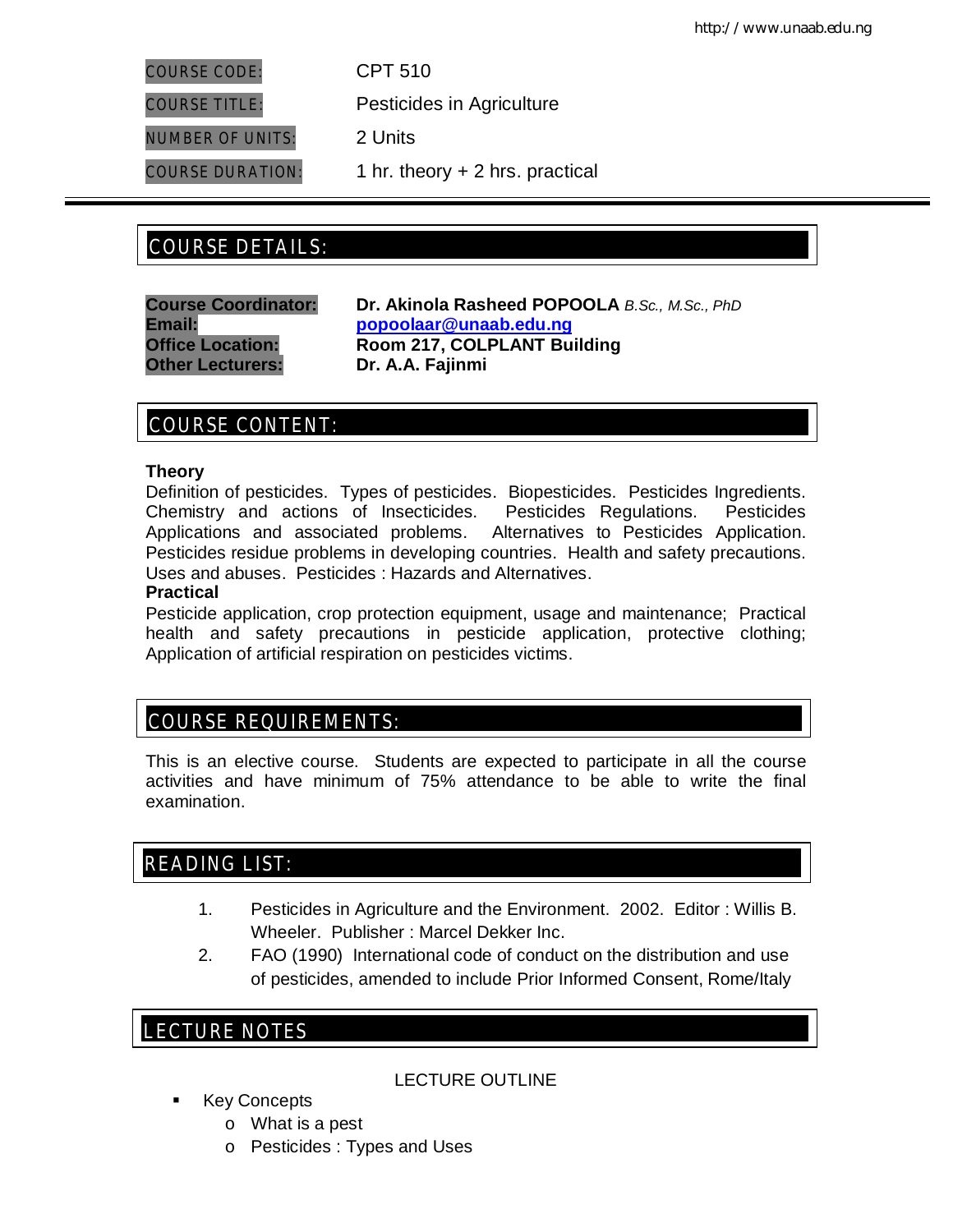- o Pros and Cons of using pesticides
- o Pesticides regulations
- o Alternatives to chemical pests
- **Pest and Pesticide** 
	- o Unwanted organism, interferes with food production, human health, and peace and quietness of environment and causes economic harm
	- o The word pesticide itself means "pest killer." Pests include bacteria, fungi, insects, weeds, rodents, and other living things that affect humans, animals, or plants adversely. Depending on the kind of pest against which they are effective, pesticides are known as bactericides, fungicides, nematicides, insecticides, herbicides, and so on.
	- o A pesticide is any substance or mixture of substances intended for preventing, destroying, repelling, or mitigating any pest. Pests can be insects and insect-like organisms, mice and other vertebrate animals, unwanted plants (weeds), or fungi, bacteria and viruses that cause plant diseases. Though often misunderstood to refer only to insecticides, the term pesticide also applies to herbicides, fungicides, and various other substances used to control pests.
	- o Any material, whether naturally derived or not, that is sold or distributed with the intent to control or eliminate any pest (weeds, insects, microorganisms, etc.) is classified as a pesticide. By their very nature, pesticides create some risk of harm to humans, animals, or the environment because they are designed to kill or otherwise adversely affect living organisms. Many household products are pesticides
- An ideal pesticide:
	- o Kills target pest
	- o Non-persistent, short lived
	- o No adverse effects on other organisms.
	- o No genetic resistance
	- o Less costly than economic losses
- **Types of Pesticides:-**

Chemical, organism, facility or activity that kills pest organisms.

- o Insecticides
- o Herbicides
- o Fungicides
- o Bactericides
- o Rodenticides
- **Biopesticides**

Biopesticides (also known as biological pesticides) are pesticides derived from such natural materials as animals, plants, bacteria, and certain minerals. For example, canola oil and baking soda have pesticidal applications and are considered biopesticides.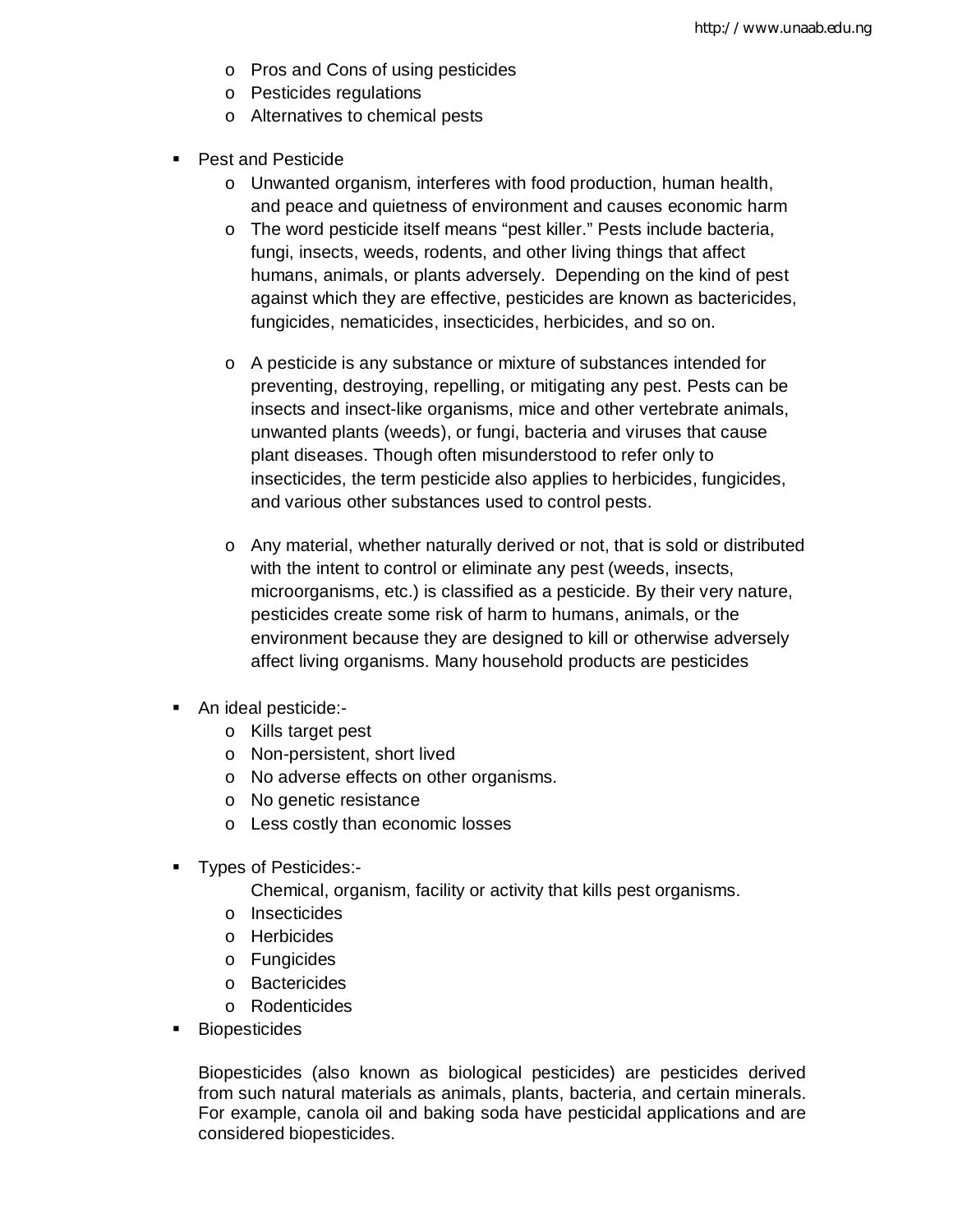- Types of Biopesticides
	- o Microbial pesticides
	- o Plant pesticides
	- o Biochemical pesticides

*Microbial pesticides* consist of a microorganism (e.g., a bacterium, fungus, virus, or protozoan) as the active ingredient. Microbial pesticides can control many different kinds of pests, although each separate active ingredient is relatively specific for its target pest[s]. For example, there are fungi that control certain weeds, and other fungi that kill specific insects.

The most widely used microbial pesticides are subspecies and strains of Bacillus thuringiensis, or Bt. Each strain of this bacterium produces a different mix of proteins, and specifically kills one or a few related species of insect larvae. While some Bt's control moth larvae found on plants, other Bt's are specific for larvae of flies and mosquitoes. The target insect species are determined by whether the particular Bt produces a protein that can bind to a larval gut receptor, thereby causing the insect larvae to starve.

*Plant pesticides* are pesticidal substances that plants produce from genetic material that has been added to the plant. For example, scientists can take the gene for the Bt pesticidal protein and introduce the gene into the plant's own genetic material. Then the plant, instead of the Bt bacterium, manufactures the substance that destroys the pest. Both the protein and its genetic material are regulated by EPA; the plant itself is not regulated.

*Biochemical pesticides* are naturally occurring substances that control pests by non-toxic mechanisms. Conventional pesticides, by contrast, are generally synthetic materials that directly kill or inactivate the pest. Biochemical pesticides include substances, such as insect sex pheromones, that interfere with mating, as well as various scented plant extracts that attract insect pests to traps. Because it is sometimes difficult to determine whether a substance meets the criteria for classification as a biochemical pesticide, EPA has established a special committee to make such decisions.

Advantages of Biopesticides

- o Biopesticides usually are inherently less harmful than conventional pesticides.
- o Biopesticides generally affect only the target pest and closely related organisms, in contrast to broad-spectrum conventional pesticides that may affect organisms as different as birds, insects, and mammals.
- o Biopesticides often are effective in very small quantities and often decompose quickly, thereby resulting in lower exposures and largely avoiding the pollution problems caused by conventional pesticides.
- o When used as a component of Integrated Pest Management (IPM) programs, biopesticides can greatly decrease the use of conventional pesticides, while crop yields remain high.
- **First Generation Pesticides (i.e. pre 1940s)** 
	- o Natural substances
	- o Sulphur, lead, arsenic, mercury
	- o Plant extracts: nicotine, pyrethrum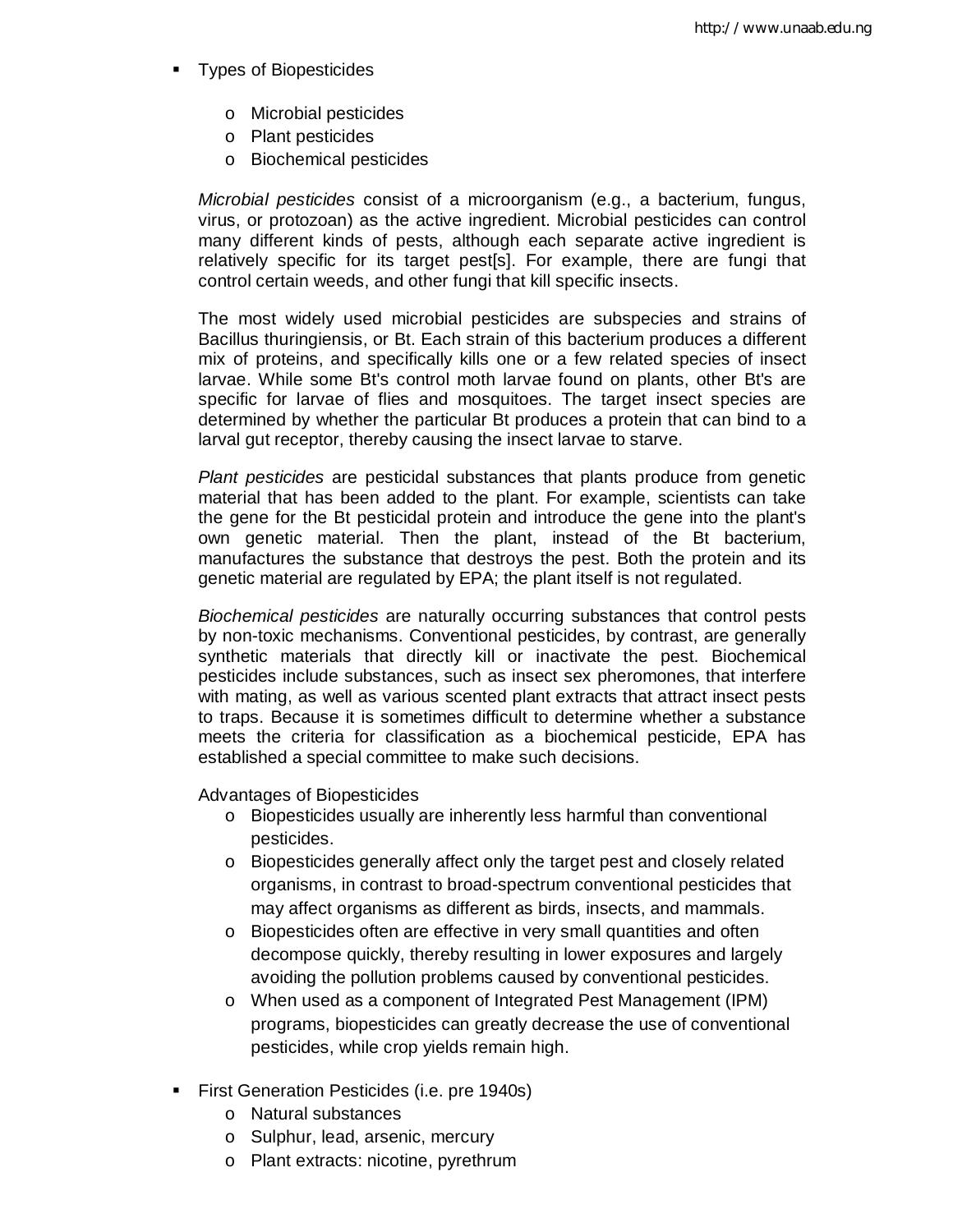- Degradable
- Second Generation Pesticides
	- o Synthetic organic compounds
		- 630 biologically-active compounds, 35,000 pesticide products
	- o DDT Dr. Mueller, Nobel Prize in 1948
	- o Attributes : cheap, easy to produce, persistent, insoluble in water.
- Third Generation Pesticides (1985+)
	- o Genetically engineered predators
	- o Genetically engineered plants
		- Round-up ready corn, wheat, rice.

Pesticide Ingredients

- Pesticide products contain both "active" and "inert" ingredients. The terms "active ingredient" and "inert ingredient" have been defined by Federal law, the Federal Insecticide, Fungicide, and Rodenticide Act (FIFRA), since 1947.
- Active Ingredients and the International Section 2012 12:00 12:00 12:00 12:00 12:00 12:00 12:00 12:00 12:00 12:00 12:00 12:00 12:00 12:00 12:00 12:00 12:00 12:00 12:00 12:00 12:00 12:00 12:00 12:00 12:00 12:00 12:00 12:00 An active ingredient is one that prevents, destroys, repels or mitigates a pest, or is a plant regulator, defoliant, desiccant, or nitrogen stabilizer. By law, the active ingredient must be identified by name on the label together with its percentage by weight.
- · Inert Ingredients An inert ingredient is simply any ingredient in the product that is not intended to affect a target pest. For example, isopropyl alcohol may be an active ingredient and antimicrobial pesticide in some products; however, in other products, it is used as a solvent and may be considered an inert ingredient. The law does not require inert ingredients to be identified by name and percentage on the label, but the total percentage of such ingredients must be declared.

Chemistry and Mode of Action of Insecticides

(Source :- http://pesticide.umd.edu )

Compounds Affecting Voltage-Dependent Sodium Channels *Pyrethroids, Figure 1.*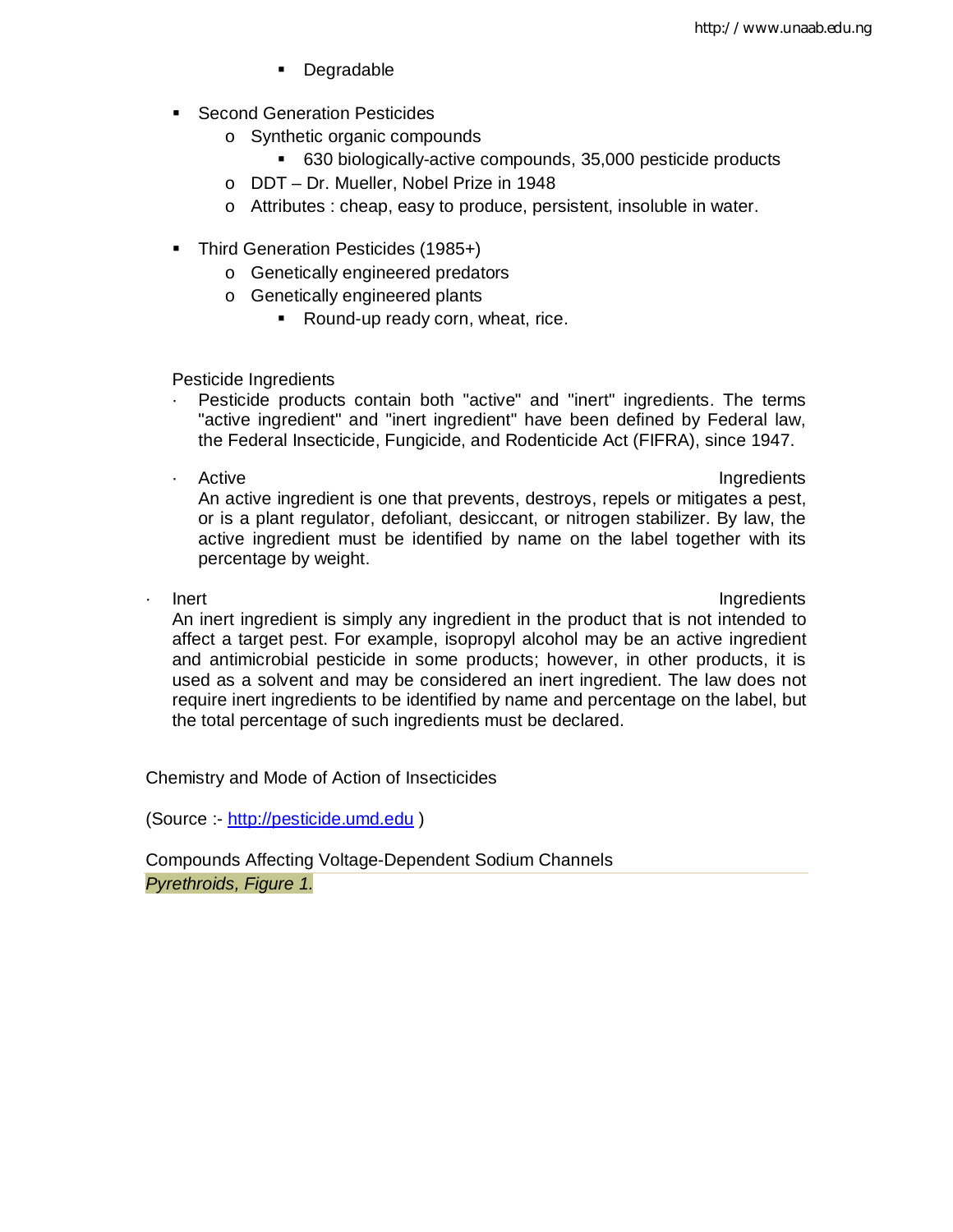

The pyrethroid insecticides are typically esters of chrysanthemic acid having a high degree of lipophilicity (fat solubility). The original compounds in this series were the natural pyrethrins, which are isolated from the flowers of chrysanthemum. Pyrethroid chemistry and action are classified as Type 1 or Type 2, depending on the alcohol substituent. The Type 1 group is rather broadly defined and includes pyrethroids containing descyano-3-phenoxybenzyl or other alcohols. Many of the older nonphenoxybenzyl Type 1 compounds (*e.g*., pyrethrins, allethrin, tetramethrin) are unstable in the environment and this characteristic prevented their use in row crops. Introduction of the phenoxybenzyl (*e.g*., permethrin) or certain halogenated alcohols (*e.g*., tefluthrin) improved chemical stability and allowed the use of pyrethroids in the field. The Type 2 pyrethroids are more narrowly defined in terms of their chemical structure. They specifically contain an a-cyano-3-phenoxybenzyl alcohol, which increases insecticidal activity about 10-fold. Moreover, some commercially important Type 2 pyrethroids have altered the acid portion of the molecule to include a phenyl ring (*e.g*., fenvalerate and fluvalinate). The stereoisomerism of pyrethroids is important for their toxic action, but a detailed discussion of this topic is beyond the scope of this course on IPM.

The signs of intoxication by pyrethroids develop rapidly and there exist different poisoning syndromes for the two types of compounds. Typical signs of intoxication by Type 1 pyrethroids include hyperexcitability and convulsions in insects and a whole body tremor in mammals. In insects, the Type 2 pyrethroids cause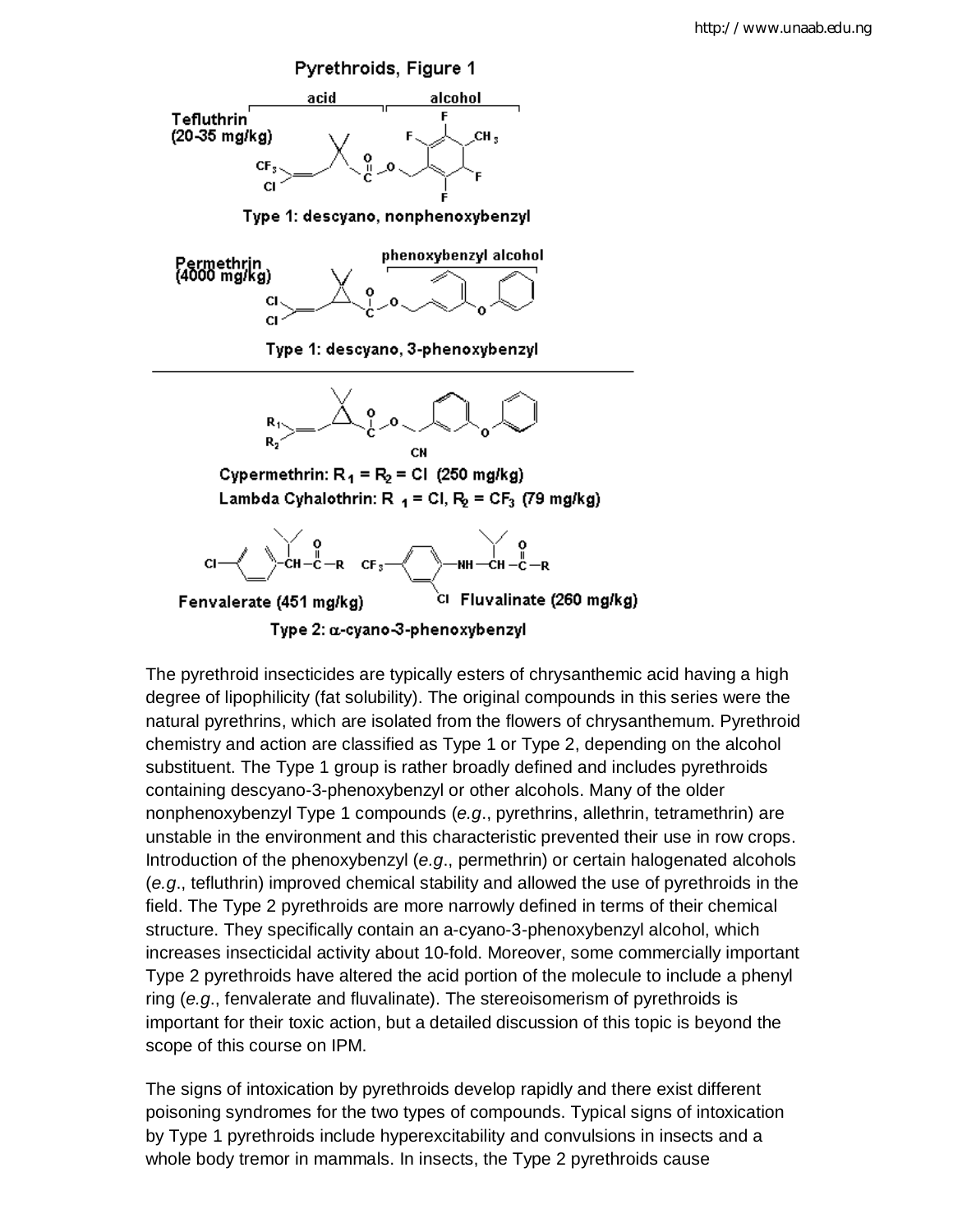predominantly ataxia and incoordination, while in mammals they produce choreoathetosis (sinuous writhing) and salivation. In insects, the effects of pyrethroids (especially Type 1) can develop within 1-2 minutes after treatment and can result in knockdown, which is a loss of normal posture and locomotion. Human dermal exposure to either type of pyrethroid can cause paresthesia, a tingling or burning sensation of the skin, but this effect is more intense for Type 2 compounds.

Pyrethroid intoxication results from their potent effects on nerve impulse generation within both the central and peripheral nervous systems. Under normal conditions, neurons possess a transmembrane voltage of about -60 mV on the inside. The nerve impulse or action potential consists of a transient depolarization (positive wave) whose upstroke is driven by an influx of Na+ ions, followed by a downstroke from the efflux of K+ ions.

# Compounds Affecting the Neuro-muscular Functions

These ion fluxes occur due to the opening and closing of specific ion channel proteins embedded within the nerve membrane. The action potential is propagated down the axon until it reaches the nerve terminal, where it stimulates the release of chemical transmitters. Type 1 compounds induce multiple spike discharges in peripheral sensory and motor nerves, as well as interneurons within the central nervous system (CNS). In contrast, Type 2 pyrethroids depolarize the axon membrane potential, which reduces the amplitude of the action potential and eventually leads to a loss of electrical excitability. All these effects occur because pyrethroids prolong the current flowing through sodium channels by slowing or preventing the shutting of the channels. The somewhat different actions observed for Type 1 and Type 2 compounds are due to differences in the degree of physiological effect: the duration of modified sodium currents by Type 1 compounds lasts tens or hundreds of milliseconds, while those of Type 2 compounds last for minutes or longer. These effects on the sodium current also cause a profound increase in the release of neurotransmitters from nerve terminals. The insect neuromuscular synapse is an especially important target for the pyrethroids, as well as other insecticides



# Veratrum Alkaloids, Figure 3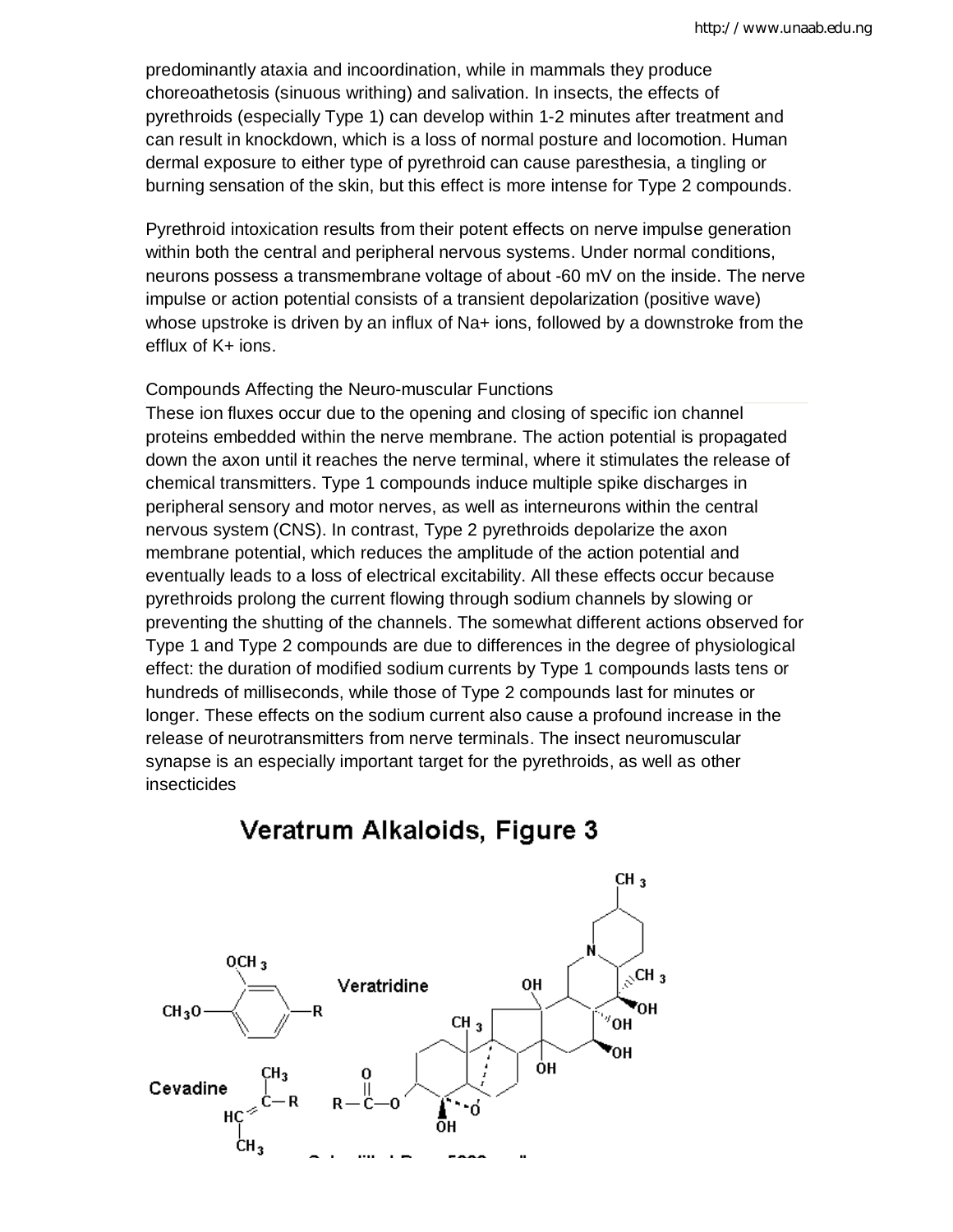When used in organic farming or gardening, the veratrum alkaloids are usually applied as an extract (sabadilla) from the seeds of plants belonging to the genus *Schoenocaulon*. The insecticidal activity of sabadilla comes from the alkaloid fraction, which constitutes 3-6% of the extract. The two most important compounds are the lipophilic alkaloids veratridine and cevadine, with veratridine having greater insecticidal potency. Sabadilla breaks down rapidly in sunlight.

The major effects of sabadilla poisoning include muscle rigor in mammals and paralysis in insects. In addition, sabadilla strongly irritates mucous membranes in mammals and can cause violent sneezing. Sabadilla extract is much less toxic to mammals than most other insecticides and therefore is safe to use.

The mode of action of the veratrum alkaloids is similar to that of the pyrethroids. When applied to nerve, veratridine causes an increase in the duration of the action potential, repetitive firing, and a depolarization of the nerve membrane potential, due to effects on the sodium channel (The Nerve Impulse, Neuromuscular Transmission and the Action of Insecticides, Figure 2). Veratridine prolongs the open state of the sodium channel by delaying channel shutting and by increasing the probability of channel opening.

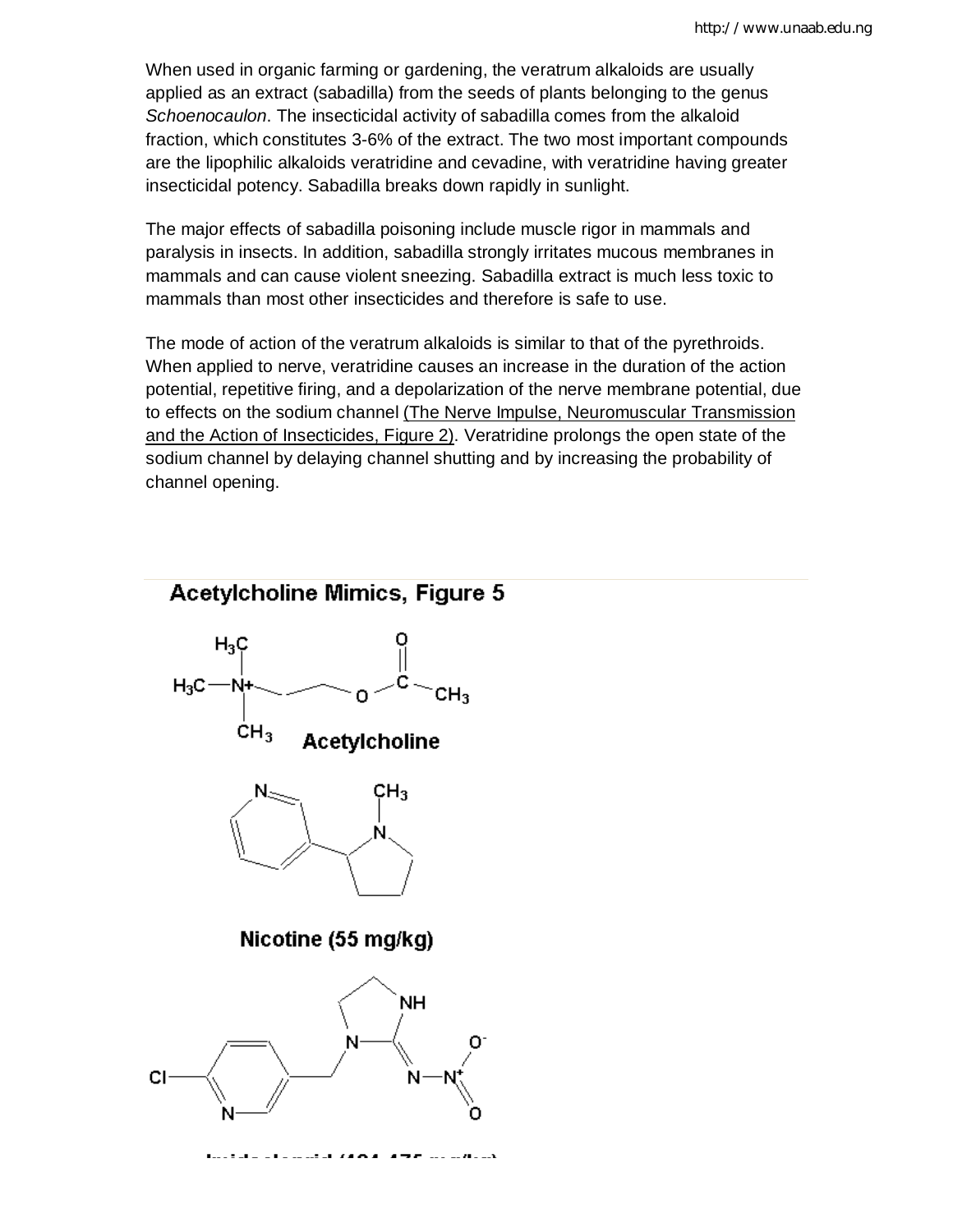The tobacco alkaloid nicotine has been used as an insecticide since the middle of the 18th century. This compound is miscible with water and is often formulated as the sulfate salt. Nicotine has excellent contact activity, due to its ability to penetrate the integument of insects. This property increases the hazards of handling nicotine, as its contact toxicity to mammals is also significant. A newer compound in this class is the nitroguanidine, imidacloprid. This compound generally works best as a stomach poison, and has plant systemic activity as well. It is much less toxic to mammals than nicotine.

Nicotine and imidacloprid mimic the action of acetylcholine, which is a major excitatory neurotransmitter in the insect CNS. After acetylcholine is released by the presynaptic cell, it binds to the postsynaptic nicotinic acetylcholine receptor and activates an intrinsic cation channel.

This results in a depolarization of the postsynaptic cell due an influx of sodium and calcium ions. The synaptic action of acetylcholine is terminated by the enzyme acetylcholinesterase, which rapidly hydrolyzes the ester linkage in acetylcholine. Nicotine and imidacloprid also activate the nicotinic acetylcholine receptor, but do so persistently, since they are insensitive to the action of acetylcholinesterase. This persistent activation leads to an overstimulation of cholinergic synapses, and results in hyperexcitation, convulsions, paralysis, and death of the insect.

#### Acetylcholinesterase Inhibitors

The organophosphorus insecticides (OPs) are a very important group of compounds that vary tremendously in chemical structure and chemical properties. These compounds can be miscible with water, but more typically are miscible in organic solvents. OPs can be classified into several groups depending on the atoms that are directly attached to the central phosphorus. Thus, the majority of OPs exist as phosphates, phosphonates, phosphorothionates, phosphorodithioates, phosphoramidothioates, etc (Organophosphorous Insecticides, Figure 7). An important bioactivation step occurs for OPs containing a sulfur atom attached to the phosphorus by a double bond (*e.g.,* phosphorothionates). For these compounds, oxidative desulfuration occurs via cytochrome P450 monooxygenases, which are enzymes that oxidase a wide variety of xenobiotics (Organophosphorous Insecticides, Figure 7). However, in this casethe oxidized metabolite possesses greater toxicity. The acute toxicity of the OPs varies substantially, but many of them have a high mammalian toxicity.

The primary target site for the OPs is the enzyme acetylcholinesterase. The OPs react with a serine hydroxyl group within the enzyme active site, phosphorylating this hydroxyl group and yielding a hydroxylated "leaving group" (Organophosphorous Insecticides, Figure 7). This process inactivates the enzyme and blocks the degradation of the neurotransmitter acetylcholine. The synaptic concentrations of acetylcholine then build up and hyperexcitation of the CNS occurs. The signs of intoxication include restlessness, hyperexcitability, tremors, convulsions, and paralysis. In insects, the effects of OPs are confined to the CNS, where virtually all of the cholinergic synapses are located. Because they often require bioactivation and must penetrate into the CNS, the OPs do not have a rapid action like that of the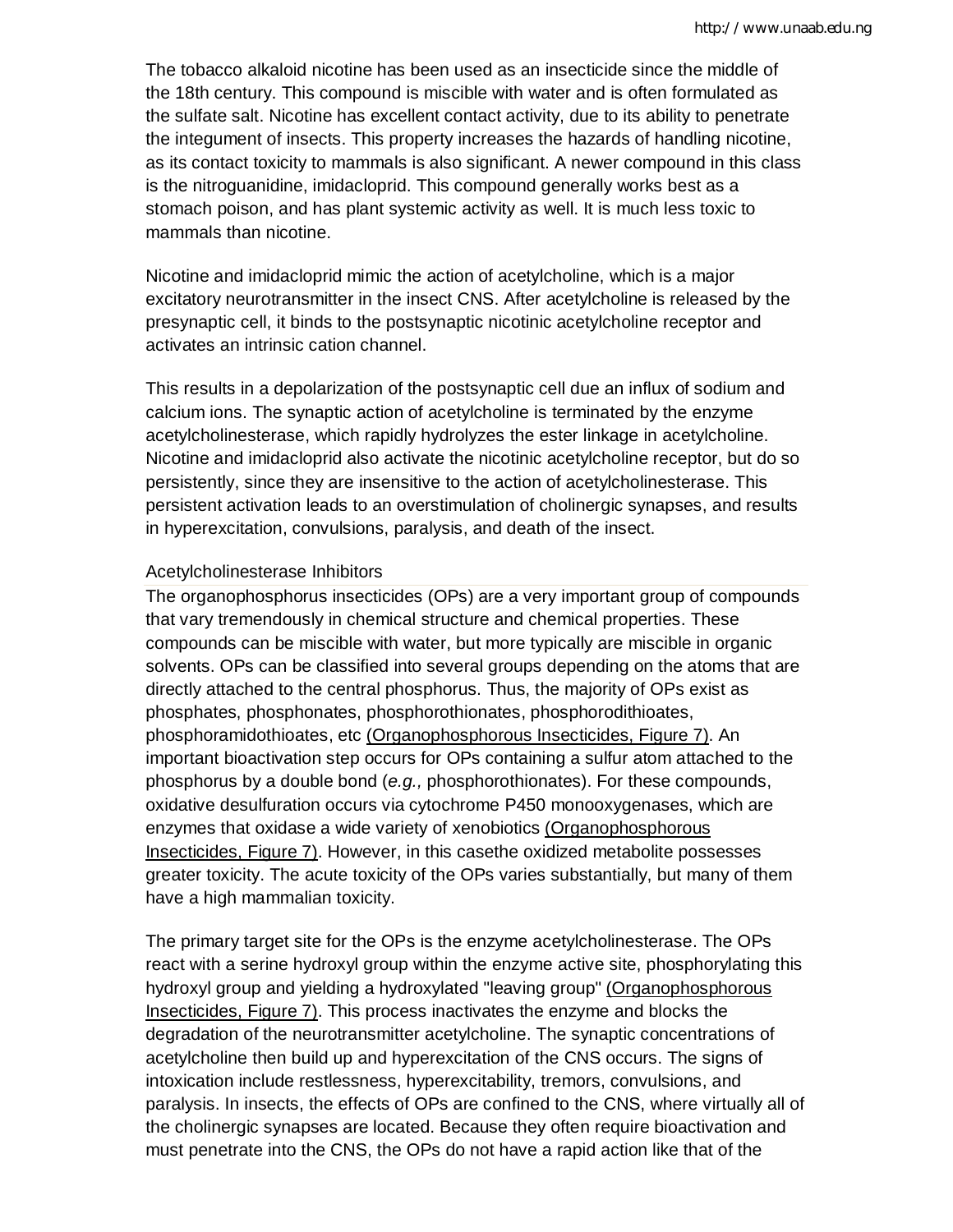pyrethroids. The phosphorylation of acetylcholinesterase by OPs is persistent; reactivation of the enzyme can take many hours or even days.



*Carbamates, Figure 8*

The carbamate insecticides exist as esters of carbamic acid, typically having some kind of aryl (ring) substituent as the leaving group. These compounds are most soluble in organic solvents. Other carbamates are more aliphatic in nature and may possess sufficient miscibility with water to act as effective plant systemic insecticides (e.g., aldicarb). The carbamates are often highly toxic to mammals, and must be handled carefully. Among insects, they are particularly toxic to beneficial hymenoptera such as honeybees.

The mode of action of the carbamates is similar to that of the OPs. In this case, the reaction yields a carbamylation of the serine hydroxyl group (Carbamates, Figure 8). An hydoxylated leaving group is also generated. The CNS is the site of action of carbamates and the signs of intoxication are also similar to those of the OPs. Compared to phosphorylation, the carbamylated enzyme complex is relatively less stable; it will typically hydrolyze over a time course of minutes.

- **Pesticides Regulation** 
	- o Standard Organisation of Nigeria.
	- o Agricultural Plant Quarantine Service of Nigeria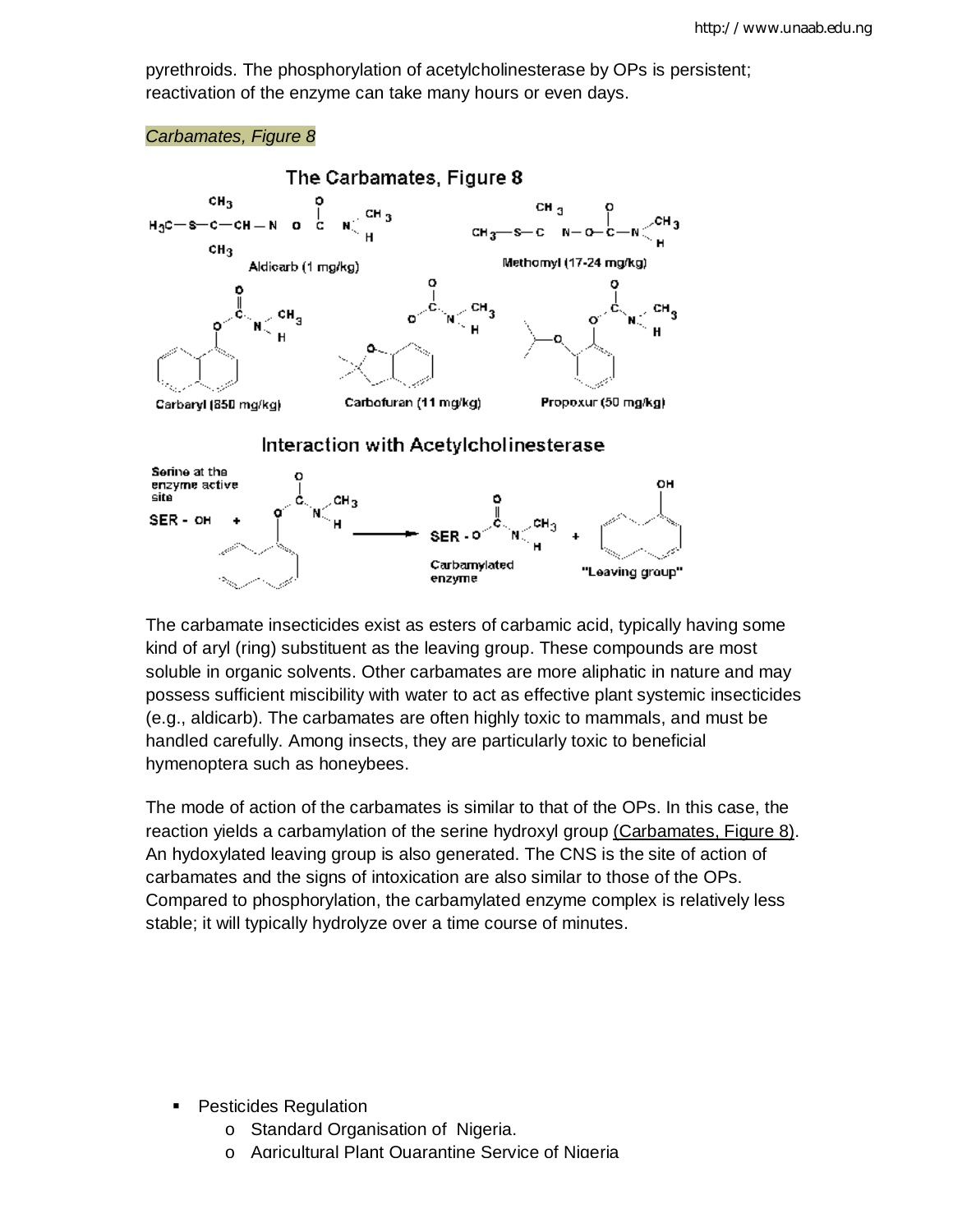- o NAFDAC
- o NDLEA
- o Options: register for use, testing, label requirement, regulation on use.
- **EXECUTE:** Alternatives to Chemical Pesticides
	- o Use of economic threshold principle
	- o Adjusting cultivation practices
	- o Use genetically-resistant plants
	- o Biological pest control
	- o Insect birth control
	- o Hormones and pheromones
	- o Ionizing radiation.
- **Integrated Pest Management** 
	- o Ecological system approach
	- o Reduce pest population to economic threshold
	- o Field monitoring of pest populations
	- o Use of biological agents.
	- o Chemical pesticides should be the last resort.

Pesticide Application and its associated problems

**Labeling Requirements** 

Labeling requirements control when and under what conditions pesticides can be applied, mixed, stored, loaded, or used, fields can be reentered after application, and crops can be harvested. Requirements also are imposed on container specifications and disposal.

**Personal Protective Equipment** 

Personal protective equipment (PPE) is the clothing and devices that are worn to protect the human body from contact with pesticides or pesticide residues. Personal protective equipment includes such items as coveralls or protective suits, footwear, gloves, aprons, respirators, eyewear, and headgear. Ordinary shirts, pants, shoes, and other regular work clothing usually are not considered personal protective equipment, although pesticide labeling may require pesticide handlers to wear specific items of work clothing during some activities. Users of pesticides must make sure that all personal protective equipment instructions that appear on the pesticide label or labeling are followed.

- **Spray Drift of Pesticides**
- The drift of spray from pesticide applications can expose people, wildlife, and the environment to pesticide residues that can cause health and environmental effects and property damage. For these reasons, and because EPA's Office of Pesticide Programs (OPP) is responsible for regulating the use of pesticides in the United States, OPP has been actively engaged in a number of initiatives to help prevent such problems. These initiatives include broadening EPA's understanding of the science and predictability of spray drift based on many new studies, helping pesticide applicators to reduce spray drift by improving product label use directions, and promoting education and training programs on spray drift for applicators.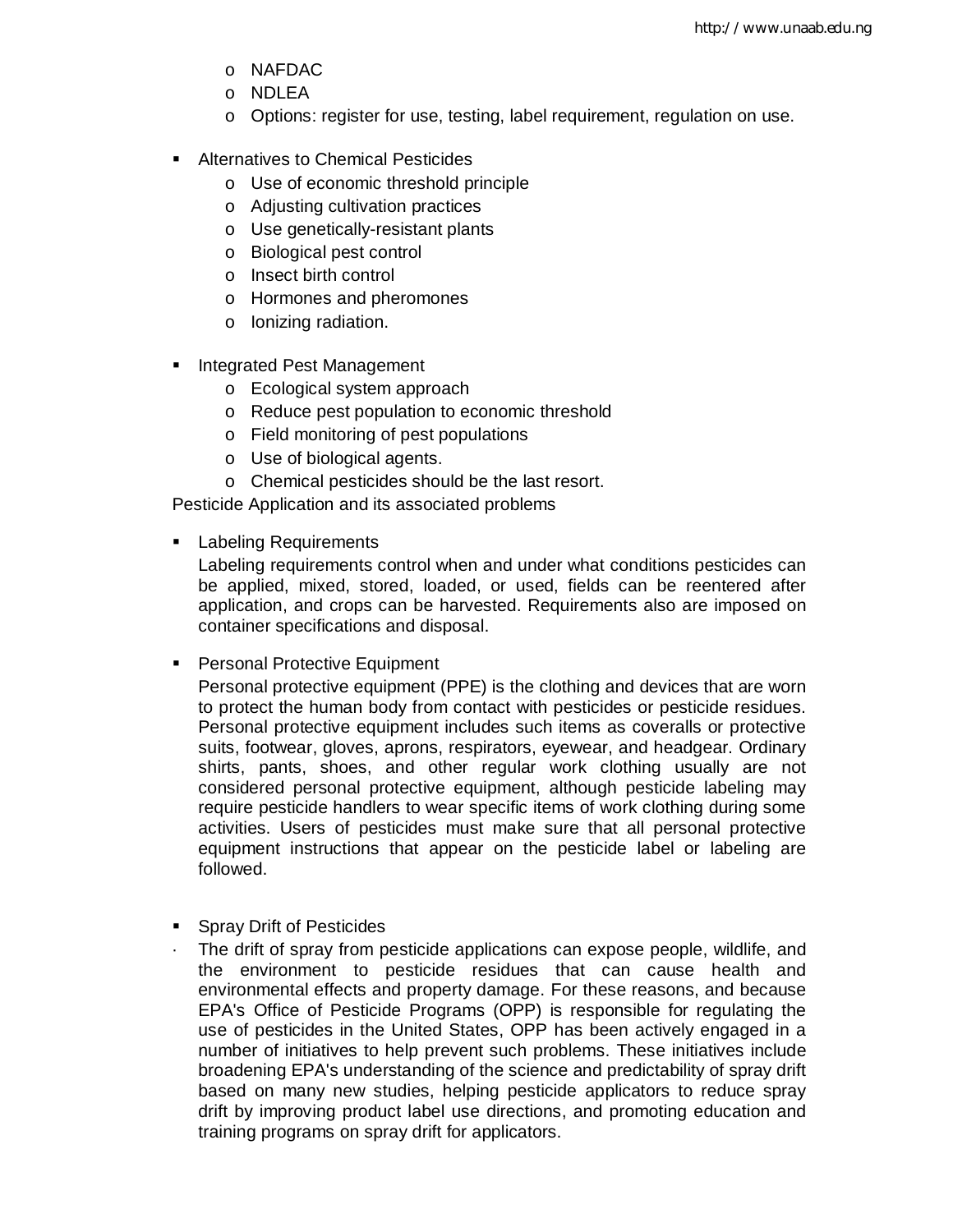- Surface and Groundwater Contamination
- When pesticide contamination of surface or groundwater occurs, it is the result of either point-source or non-point-source pollution. Point-source pollution comes from a specific, identifiable place (point), such as the movement of pesticides into water from a spill at a mixing and loading site. Non-point-source pollution comes from a wide area, such as the movement of pesticides into streams after broadcast applications to crop areas. Most pesticide movement into water is across the treated surface (runoff) or downward from the surface (leaching). Runoff water may travel into drainage ditches, streams, ponds, or other surface water where the pesticides can be carried great distances offsite. Pesticides that leach downward through the soil sometimes reach the groundwater.
- **Tolerances**

· Any pesticide that remains in or on food or feed is called a residue. Residues that remain in food or feed at harvest or slaughter are monitored to avoid hazards to the humans and domestic animals that will eat them. EPA establishes maximum residue levels (tolerances) when registering a pesticide. A tolerance is the maximum amount of pesticide residue that may legally remain on or in treated crops and animals (and animal products such as milk or eggs) that are to be sold for food or feed. Food or feed with residues that lack tolerances or with residues exceeding tolerances are subject to seizure and the applicators or producers are subject to prosecution, if misuse is found.

• Pest Resistance

Pesticides are important pest management tools. Many pesticides have gradually lost their effectiveness due to the development of resistance by pests they once controlled. Pest resistance is an heritable and significant decrease in the sensitivity of a pest population to a pesticide that is shown to reduce the field performance of pesticides. Pests may include insects, mites, weeds, and fungi and bacteria which cause plant disease. The management of pesticide resistance development is an important part of sustainable pest management and this, in conjunction with alternative pest management strategies and Integrated Pest Management (IPM) programs, can make significant contributions to reducing risks to humans and the environment.

- · An important pesticide resistance management strategy is to avoid the repeated use of a particular pesticide, or pesticides that have a similar target site of action as the pest control mechanism in the same field. One pest control strategy is rotating pesticides and/or using tank mixtures or premixes with different mode/target sites of action. This will delay the onset of resistance, as well as slow the development and subsequent buildup of resistance, without resorting to increased rates and frequency of application, and ultimately, will prolong the useful life of many pesticides.
- · A resistance management strategy should also consider cross-resistance between pesticides with different modes/target sites of action. Pests may develop cross-resistance to pesticides based on mode/target site of action.

Health and Safety Issues

- Case for Pesticides
	- o Save human lives
	- o Increase supplies and lower cost of food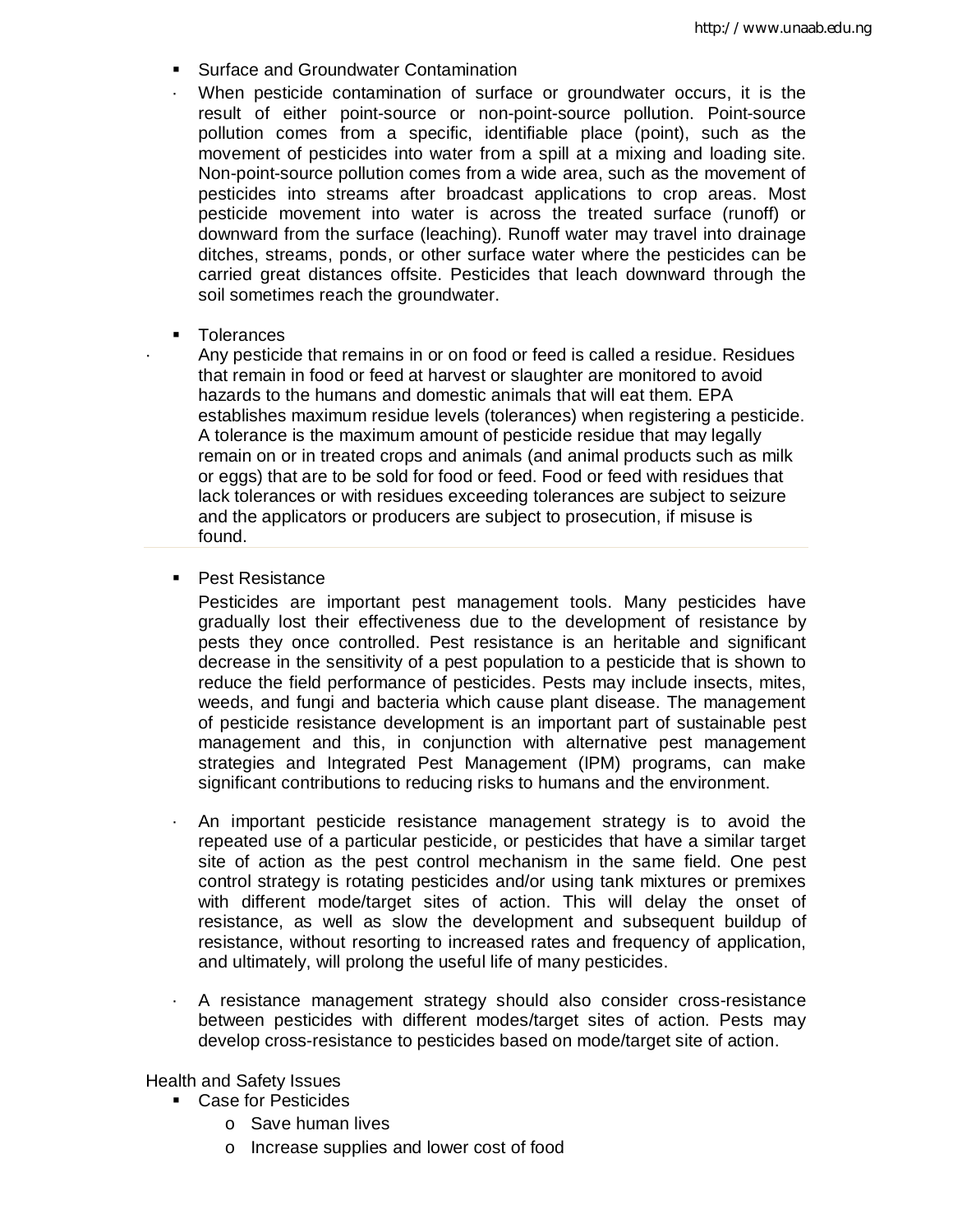- o Work better and faster than alternatives
- o Health risks may be insignificant compared to benefits.
- o Newer pesticides are becoming safer
- o New pesticides are used at lower rates.
- Case Against Pesticides
	- o Genetic resistance
	- o Can kill non-target and natural control species
	- o Can cause an increase in other pest species
	- o Pesticides do not stay put
	- o Can harm wildlife
	- o Potential human health threats.

# APPLICATION OF AGRICULTURAL PESTICIDES

Pesticide application technology has developed following the demand of the new approach to pest control and the pressure for the use of pesticides in a manner that is also safer for environment and humans.

#### *Design Features*

The characteristics of modern application equipment allow a fairly safe and efficient application of pesticides of all kinds. This is valid for knapsack sprayers, tractor equipment and airplanes. The highest standards for application equipment are found in countries where legal requirements for human and environmental safety, as well as farmer's demands for efficient and exact application, have forced manufacturers to offer equipment that reflects the actual state of the art. This is the case in some European countries.

Some features of this category are, for example, filler openings, low level intake bowls, clean water tanks, the use of materials for tank and fittings chemical resistant and easy to clean, pressure control systems, boom suspensions, ergonomic features and others.

The design of equipment has impact mostly on the operator and environmental safety preventing unnecessary contamination, accidents, losses and spills and allowing an even distribution of the product.

# *Monitoring and Controls*

The use of modern electronics can improve the accuracy of dosing and distribution. In general modern equipment uses electronic flow meters, pressure gauges, speed sensors and computers allowing the working parameters to remain within a pre-set value thus providing a much higher application accuracy than manual controls.

The use of global positioning systems (GPS) allows exact tracking of the swarms and other migratory pests.

Sensor controlled systems would only open the nozzle in case a target is appearing in front of it.

.

The use of electronics in modern application equipment allows exact dosing and can avoid off target spraying, thus contributing to product savings and therefore reducing environmental contamination.

#### *Atomizer Technology*

Spray nozzles are one of the most important parts of a sprayer ensuring an environmentally safe and efficient application. Design features of hydraulic nozzles, still the most commonly used atomizers on pesticide application equipment, highly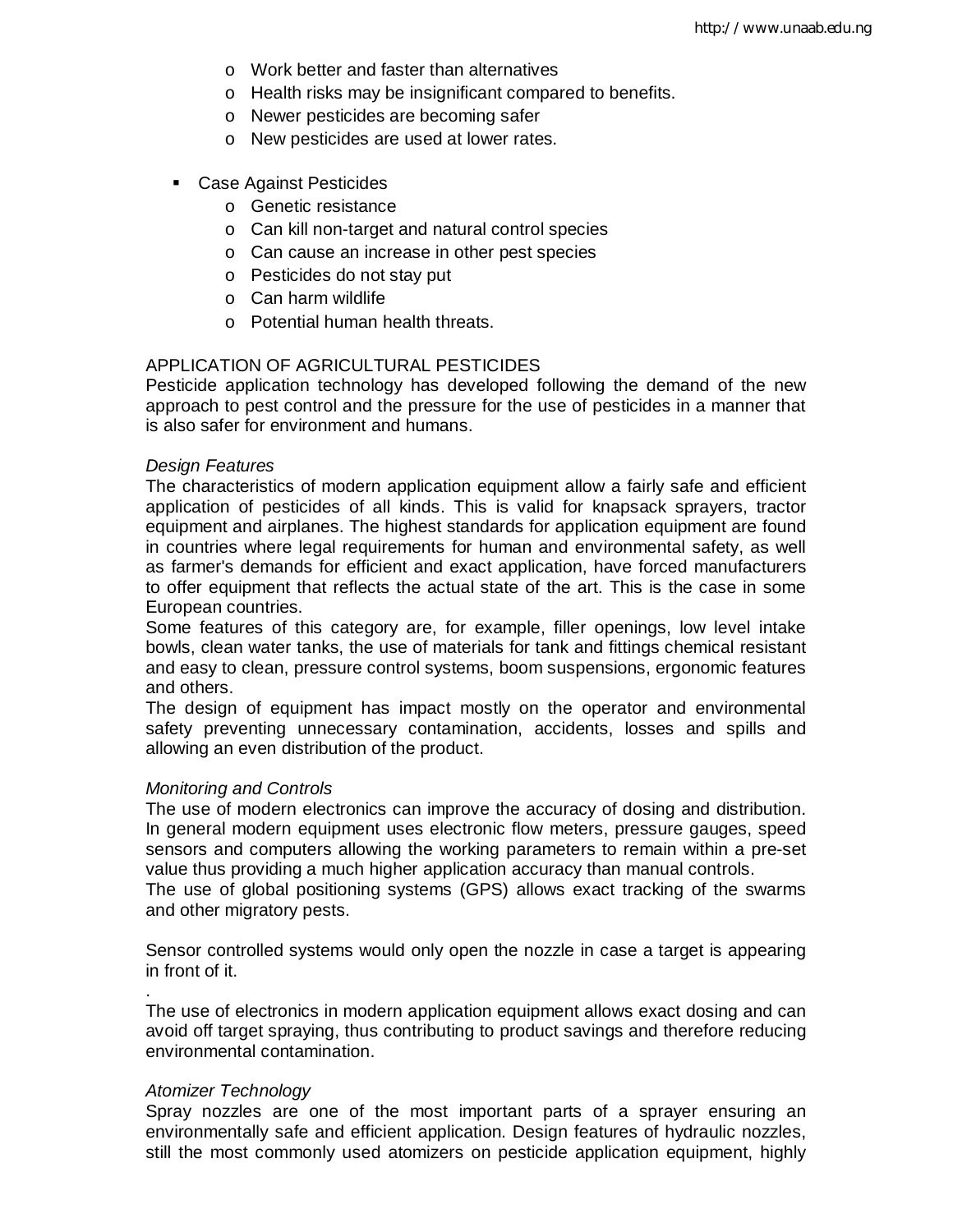influence the output characteristics, spray pattern and droplet size distribution and thus the creation of the appropriate type of spray with a minimum of drift or off-target contamination. Among the latest developments are spray nozzles with variable orifice allowing a fairly constant droplet spectrum and spray angle over a range of pressure and flow rate (DLG, 1995).

Double flow nozzles improve the penetration of the spray into the crop and allow the adjustment of the droplet size without changing the flow rate (Thornhill & Matthews, 1995). Other nozzles draw the air into the nozzle body where it is mixed with the spray, creating air-bubbles inside the droplets (Göbel, 1995). Rotary nozzles allow the application of a very narrow droplet spectrum. The purpose of these developments is to improve coverage and penetration with low volumes and reduced drift problems.

The spray nozzle, although it would appear to be insignificant, is one of the most important parts of pesticide application equipment; modern spray nozzles represent a product of sophisticated engineering. The use of good quality nozzles has a very high potential for saving pesticides and reducing environmental pollution.

# *Technology for Improved Penetration and Coverage*

Insecticides and fungicides acting by direct contact have to be applied with the best possible coverage. This is achieved with small droplets allowing at the same time cost savings by reducing the application volume (Pompe et al., 1992). However, under field conditions, the application of small droplets is prone to increase drift.

Air support systems, now available with boom sprayers, can reduce drift problems with small droplets increasing at the same time target coverage and penetration if set correctly (Jeffrey, 1994). Electrostatic charging of sprays to achieve the same effect is obviously also becoming popular again (McGill, 1995). Combining the air support systems with electrostatic charge of droplets could contribute to improving operator safety and reducing environmental pollution and application cost (Cooper, 1993).

Application equipment that improves penetration and coverage with air-streams or electrostatic charges can contribute to a more efficient operation, thus reducing product losses. In addition, the use of lower application volumes which reduces the cost for the farmer is possible. In countries with a strong public and legal pressure on the use of pesticides and well trained farmers, the demand for those technologies is actually increasing.

#### Field reality

Unfortunately in many countries the pesticide application practised on field level is far from reflecting the actual state of the art. While modern pesticides have reached the most remote parts of the world, the technology used for their application often reflects technical standards of 40 years ago, resulting in a waste of pesticides and unnecessary environmental contamination. Cases have been reported where by only changing the nozzles of lever operated knapsack sprayers, 70% of pesticides could be saved compared to the farmer's previous practice (Stallen & Lumkes, 1990).

The Agricultural Engineering Branch of FAO has carried out studies in Central and Eastern Europe (Lavers, 1994) as well as in South America (Wiles, 1994) which showed various levels of deficiencies in the field of pesticide application technology.

#### *Operator Knowledge*

Farmers' and application equipment operators' knowledge of the action principles of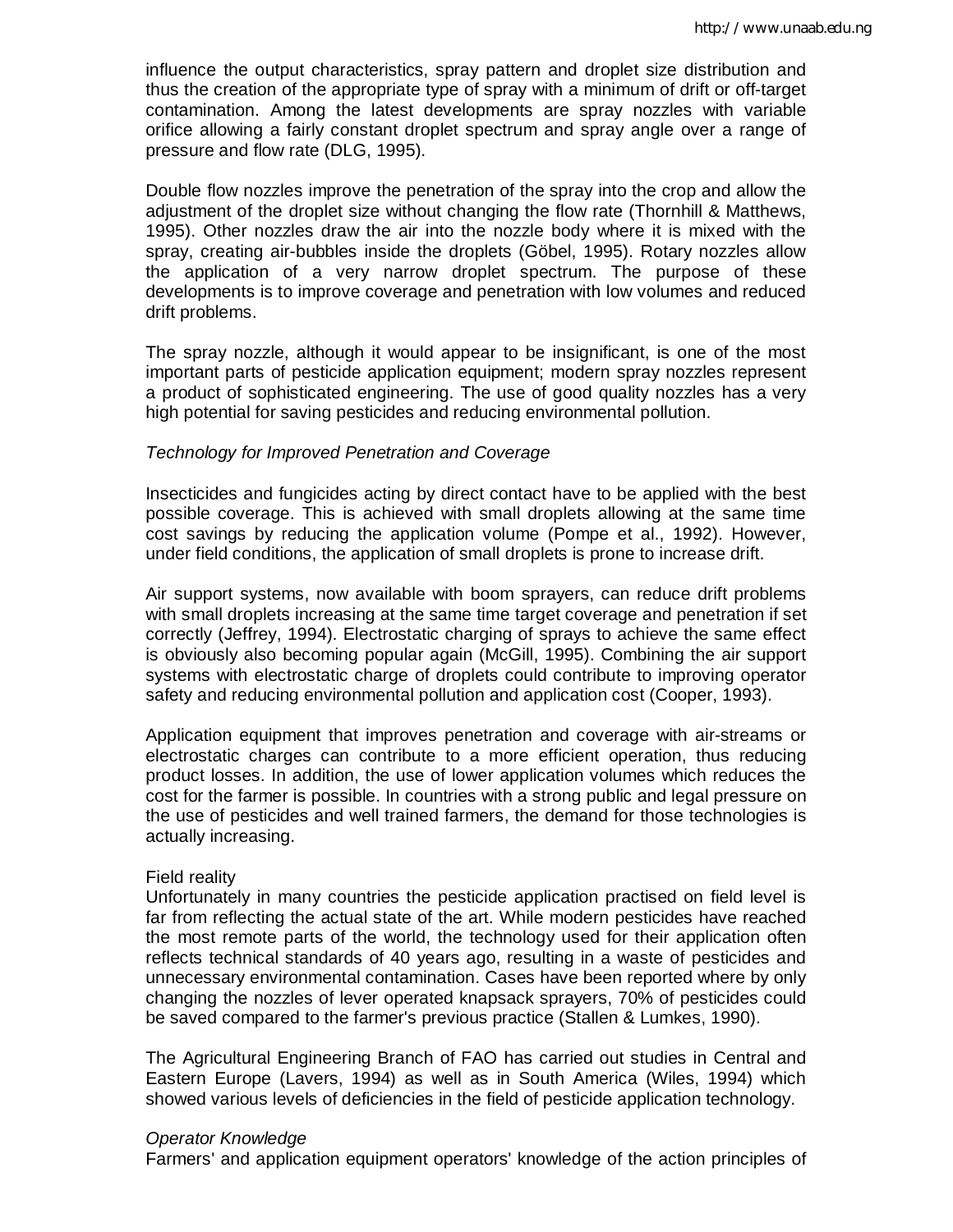pesticides and the correct method of application is usually deficient or non existing. In many cases they do not receive any training on this issue (Heong et al., 1992). Already at University level the topic is often neglected. Therefore, extension services normally do not have technicians with a specialized knowledge of application technology. In many countries the only specialists offering practical advice to farmers on application technology, handling and calibration of their equipment are representatives of pesticide companies. However, they normally don't have a natural interest in showing the farmer how to save major quantities of the product.

There are several consequences of this lack of knowledge. Starting with the selection of equipment, a farmer without technical criteria will usually choose the cheapest equipment, possibly the most durable. Aspects of operator safety, comfort or efficiency are of lesser importance, especially if the equipment is not operated by the farmer himself but by hired farm labour.

Another common problem is the use of excessive spray volumes and pressures. Application volumes of 6,000 l/ha in flowers and 10,000 l/ha in orchards have been reported (Wiles, 1994) causing run off of product and thus contaminating soil and probably groundwater resources.

It is common that farmers and spray equipment operators still believe in high volumes, high pressure and high doses being perceived as the most appropriate ways for pesticide application.

# *Equipment Design*

In a free market situation and if the market does not demand quality, manufacturers are not encouraged to offer equipment with any extras to improve safety, comfort or efficiency, not considered essential for smooth functioning of the equipment. Some examples are:

- ·For knapsack sprayers: pressure regulators, wide straps and waist belts, long lances, quality nozzles
- For tractor equipment:boom suspension, anti-drip devices, easy draining tanks, appropriate controls

In addition, inferior materials often are used. Examples include tanks with rough surfaces, hoses or washers not being pesticide proof, and crimped hose clips. In some countries small workshops assemble spraying equipment from components without an idea of the basic principles of spraying. This sort of equipment competes on the market as it is sold at a very low price difficult to be matched by quality equipment.

In countries where the farmer as client does not have the technical knowledge to select good equipment and is mainly choosing by price, cheap equipment can force good equipment off the market.

The lack of technical knowledge and awareness of farmers as clients as well as of manufacturers offering the equipment, are the main reasons for the low quality of equipment found in some countries.

# *Service Conditions of Equipment*

Usually the major part of the spraying equipment in use is in extremely poor condition, due to lack of maintenance. A report from the Philippines shows that a high percentage of farmers never change sealing washers in their equipment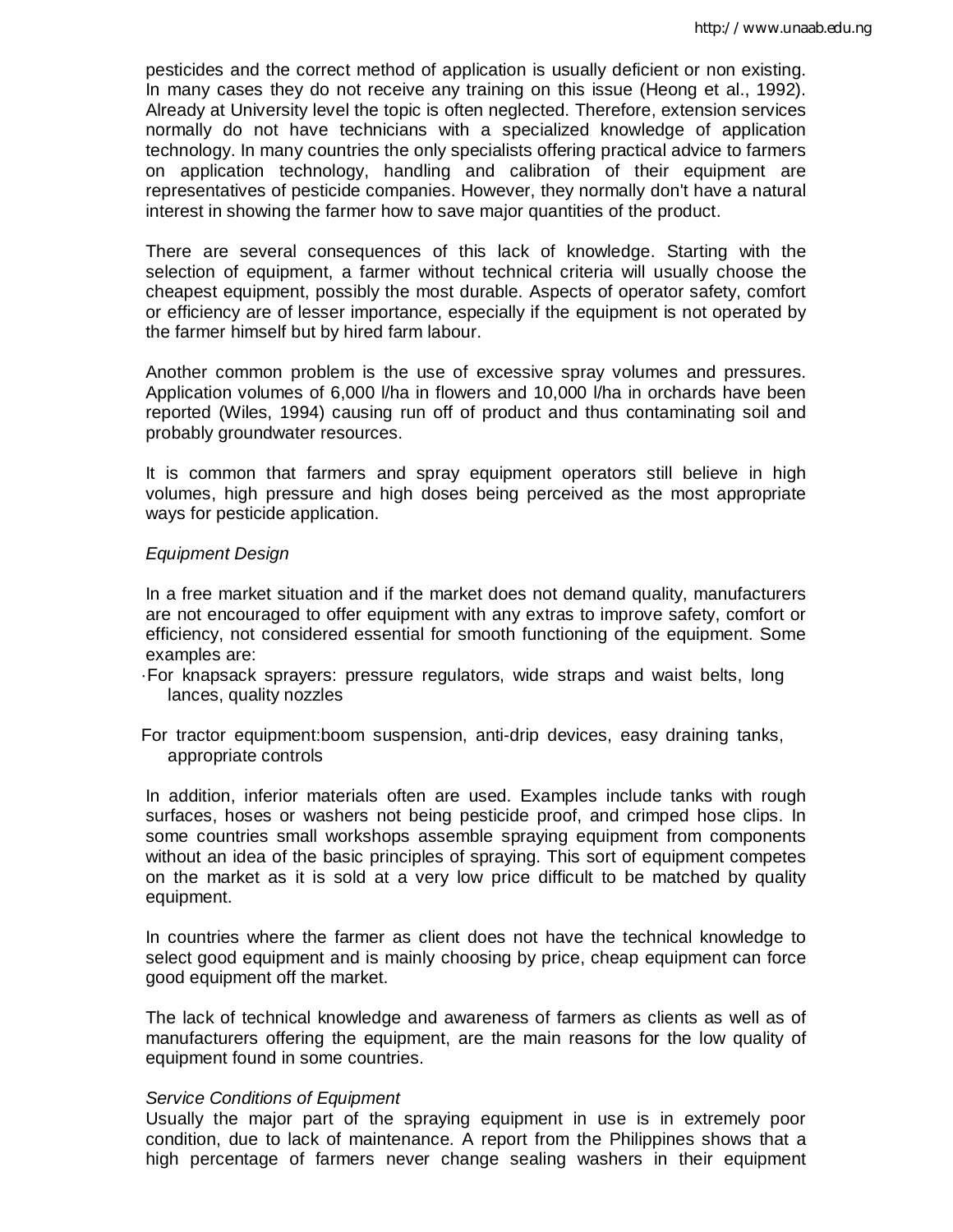(Withaker, 1993). As a result, most spray equipment leaks. A study carried out in Indonesia reported that 58% of manual spray equipment leaked (Hirschhorn, 1993). Data from Nicaragua confirm this observation, mentioning pesticide spill over the operator's back from leaking knapsack sprayers, as being a common source of intoxications (Matus & Beck, 1991).

Nozzles are normally not replaced and are even enlarged on purpose to achieve higher flow rates. The distribution patterns under these conditions are uneven, leaving sections with no pesticide coverage and others receiving overdoses. At the beginning of a calibration programme for spray aeroplanes in Nicaragua, the majority of the equipment was found in bad condition as far as all components of the equipment were concerned (PAAT, 1992). Airplanes with defective anti drip devices releasing pesticides over populated areas where a common feature at that time.

Again it is mainly the lack of technical knowledge and awareness of farmers and equipment operators that cause negligence regarding proper maintenance of the equipment thus resulting in poor service conditions.

# Concepts for Improvements

# *Education and Training*

The lack of knowledge on all levels has been identified as the main reason for deficiencies in pesticide application practice. As a long term strategy this has to be addressed, beginning at the university level. The subject of pesticide application technology should be mandatory for agricultural engineers as well as for plant protection specialists.

On the other hand, practical training of farmers and equipment operators has to be introduced. The use of government extension services for this purpose has usually not proved to be efficient and sustainable. A better approach would be the creation of small groups of trainers dedicated specifically to this subject who are paid for their courses. Ideally these trainers should have a practical background, having operated spraying equipment themselves. They should be trained and kept up to date with refresher courses by master trainers. The established training capacity should cover the expected long-term needs. Training could begin strategically with contractors, offering service to other farmers and then be extended to private farmers and operators. The cost of the training could be paid by trainees, agro-chemical companies (preferable indirectly through taxes), by equipment manufacturers and, of course, by the government as a representative of the public interest in a safe environment.

The introduction of a mandatory license for pesticide equipment operators can help to increase farmers' interest in this training. Although it is always better to count on the awareness and voluntary participation, examples from Europe have shown that at a certain stage it is necessary to introduce legal pressure in order to assure interest in the training (Devereux-Cooke, 1995).

The objective of the training programme should be to provide, in a sustainable manner, farmers and application equipment operators with the technical knowledge necessary for a safe and efficient application. The introduction of a mandatory license should never be an end in itself and only be considered if it contributes to more efficient training.

# *Equipment Quality*

While in some countries there might be a need for training of equipment manufacturers, in the majority of the cases, the manufacturers are able to offer good quality equipment if the market demands it. In these cases, incentives for improved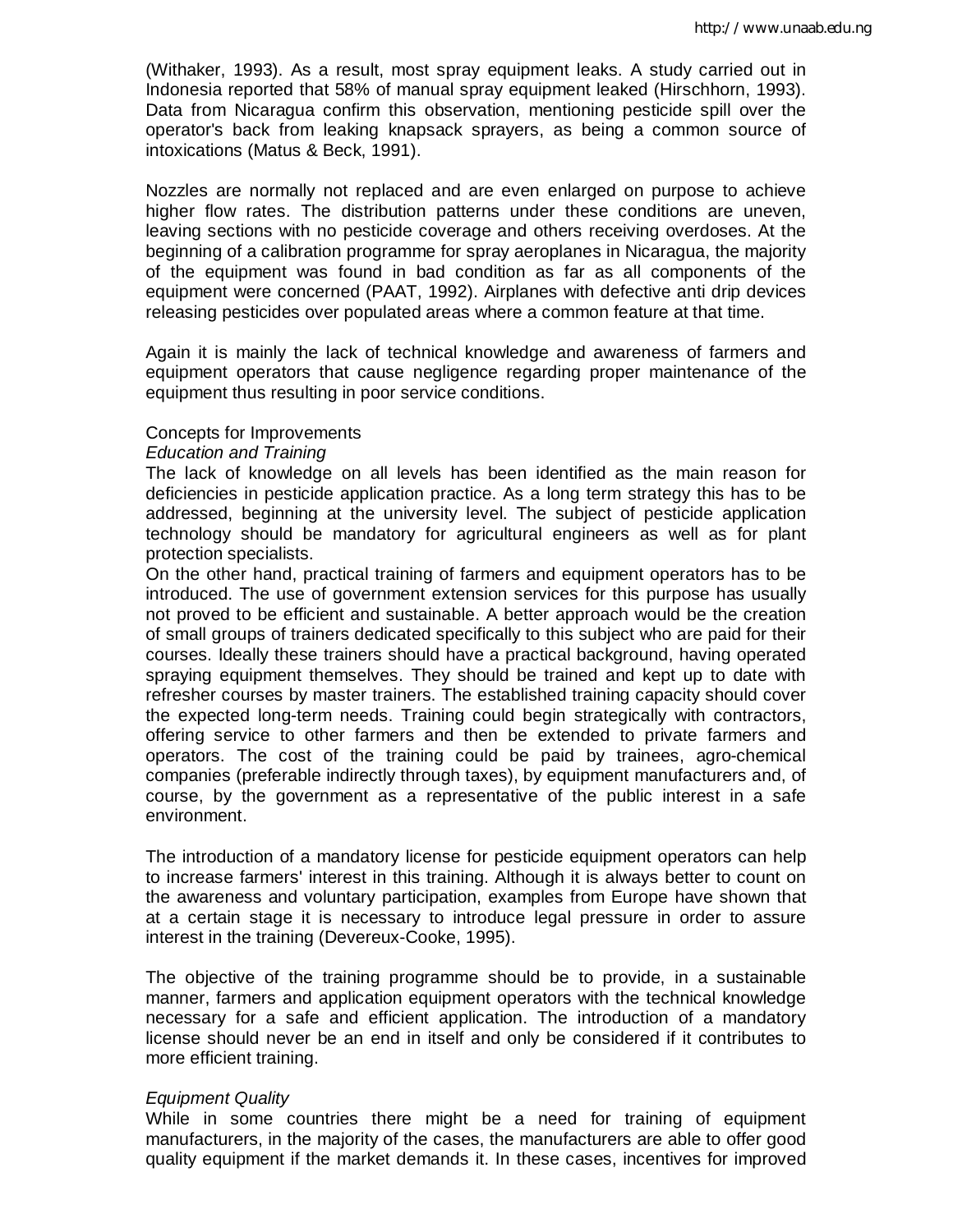quality have to be introduced. In many developing countries the demand is due to lack of knowledge not leading in that direction. There the only solution is to limit the market access to quality equipment only, introducing a certification system based on technical standards for application equipment.

For a government to introduce such a certification system, it is not necessary to have its own test centres or to test each piece of equipment themselves. On the other hand, a certification system can also be introduced on a voluntary basis by manufacturers and their organizations using the certificate as a quality trade mark and for sales promotion.

A certification system can only be implemented if there are approved national standards for that kind of equipment.

Technical standards have two aspects. One is to describe minimum requirements of the equipment in order for it to be approved or certified. This type of standards will usually be used for an official certification system. Standards could also describe the desired level of technology in order to induce improvements in equipment quality. These standards can be introduced by manufacturers' or users' organizations who provide a quality seal for equipment fulfilling the requirements.

Standards will have to be dynamic and reflect the actual technological development and scientific knowledge.

The introduction of standards or a certification system is no end in itself. They should be used to guarantee a minimum quality of equipment available on the market and induce technological progress.

#### *Equipment Testing*

Apart from the standards of new equipment, the working conditions of application equipment in actual use give reason for concern. Therefore, structures have to be implemented to ensure the proper operation of application equipment. The necessary checks and repairs can be carried out by the commercial sector. Especially in an introductory phase this approach should be the first choice to convince the involved parties of the benefits this activity provides for each of them. The farmer saves money through reduced pest control costs by using a properly adjusted and calibrated equipment and the commercial sector earns by providing the service or even selling the required wear parts.

The test service can therefore be provided through agricultural equipment dealers and workshops, extension services, or government entities. In any case, it should pay for itself through fees.

Eventually it might become necessary to introduce mandatory check systems. In Germany, this system was introduced in 1993 after past experience with voluntary checks which had only been used by 20% of the farmers. As in these checks only 50% of the equipment was found in perfect condition, the government decided to introduce mandatory checks (Wehmann, 1993). In Nicaragua mandatory checks on spray aeroplanes were introduced in 1991, following a one-year voluntary check with a heavy publicity campaign. By that time the checks were widely accepted and the introduction of mandatory checks did not cause any problem (Friedrich, 1995). However, mandatory checks can only be introduced after the infrastructure to carry out the checks is installed.

Regular checks of pesticide application equipment should be promoted in a way that all participants see a clear advantage for themselves.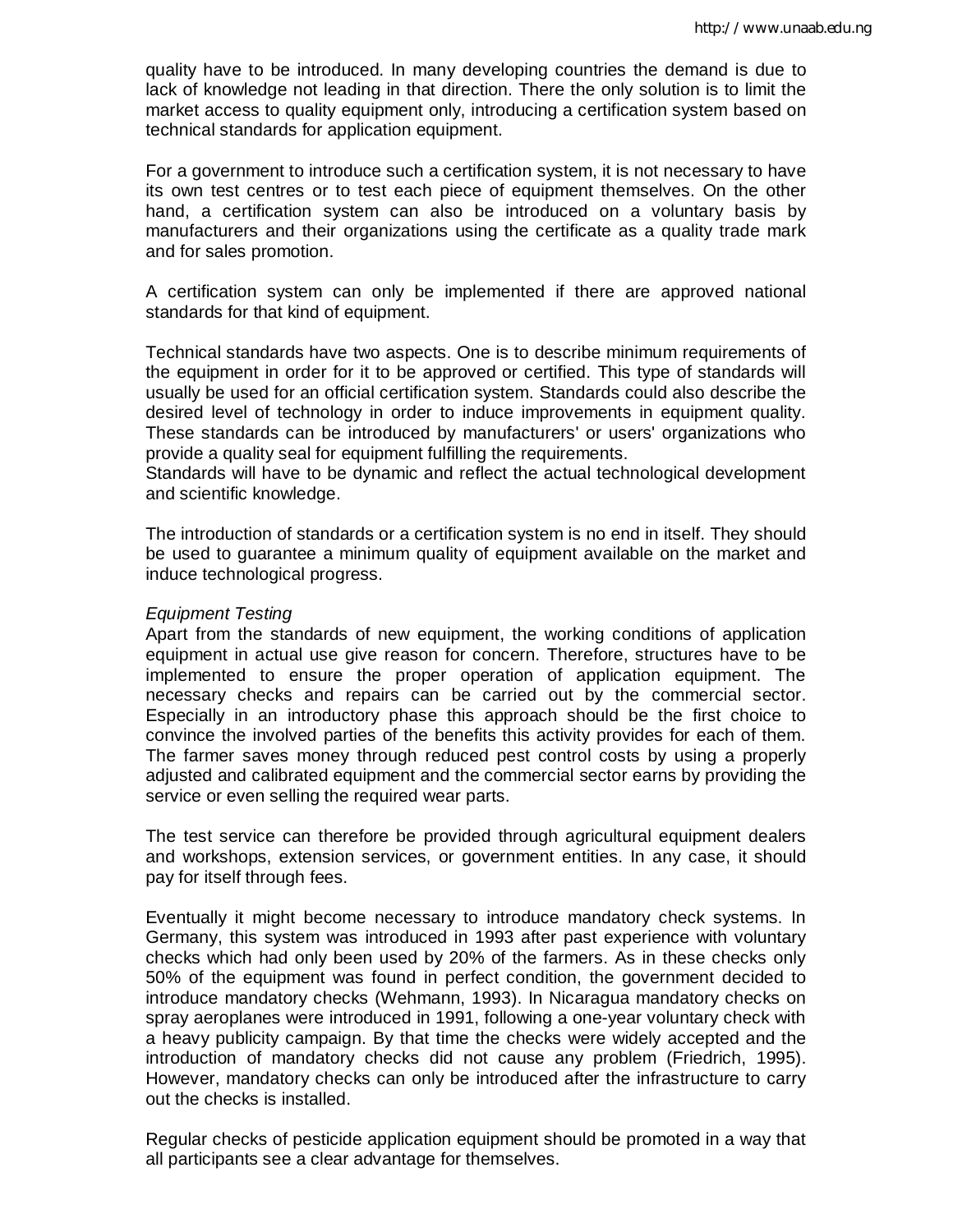#### *Infrastructure Aspects*

Pesticide application is becoming more and more complicated. As a result in some countries this work is increasingly being taken over by contractors who specialize in the subject and make use of the latest developments in application equipment.

On the other hand equipment dealers and sales outlets are an important issue. In many countries, the salesperson is the only contact the farmer has for technical advice. Therefore, dealers selling pesticide application equipment should in the same way as pesticide dealers receive special training and probably require a license to sell those products. Situations should be eliminated where spraying equipment is sold in general country stores without any technical advice, spare part supply or repair service. Application equipment should be sold through specially qualified sales outlets. These can be either pesticide dealers or agricultural equipment dealers (Dandy, 1994).

The training of those distributors together with their mechanical repair workshop operators could be financed by equipment manufacturers or other private enterprises. The government's role would be to monitor the sector and, if necessary, introduce a licensing system.

#### FAO Activities in Pesticide Application

For many years now FAO has been dedicated to promoting a rational use of pesticides. The most visible work in this respect was probably the introduction of the International Code of Conduct on the Distribution and Use of Pesticides in 1985 with the Prior Informed Consent in 1989 (FAO, 1990).

Already in 1985, a FAO Panel of Experts Working Group on Pesticide Application Standards highlighted the importance of equipment standards and appropriate training programmes (FAO, 1986).

The issue was taken up again by FAO in 1994 with the introduction of a Programme for Safe and Efficient Application of Agro-chemicals and Bio-products. The objective of the programme is to create awareness and establish the basic structures in FAO member countries for the introduction of sustainable long-term improvements in pesticide application practice at the field level.

The programme is oriented toward experiences of countries advanced in pesticide application technology. These experiences show that, in general, apart from awareness and knowledge, legal pressure is required to introduce good practice. The relation between awareness and pressure, however, depends on the current condition of each country and therefore has to be decided individually. The programme consists of a series of alternatives which can be selected and adapted according to the need of a specific country.

The programme was first started with two workshops in 1995, one for Central and Eastern Europe and one for the South Cone of Latin America.

An important activity within the programme is the formulation of FAO standards for the most common types of agricultural application equipment. These standards are limited to aspects of safety and efficiency and should be applicable world-wide.

The set of standards consist of two groups:

1. Guidelines for the Basic Requirements for Pesticide Application Equipment: These guidelines reflect the absolute minimum requirements for application equipment actually met by the majority of equipment commercially available world-wide. Their immediate use is standard for FAO's purchase of equipment.